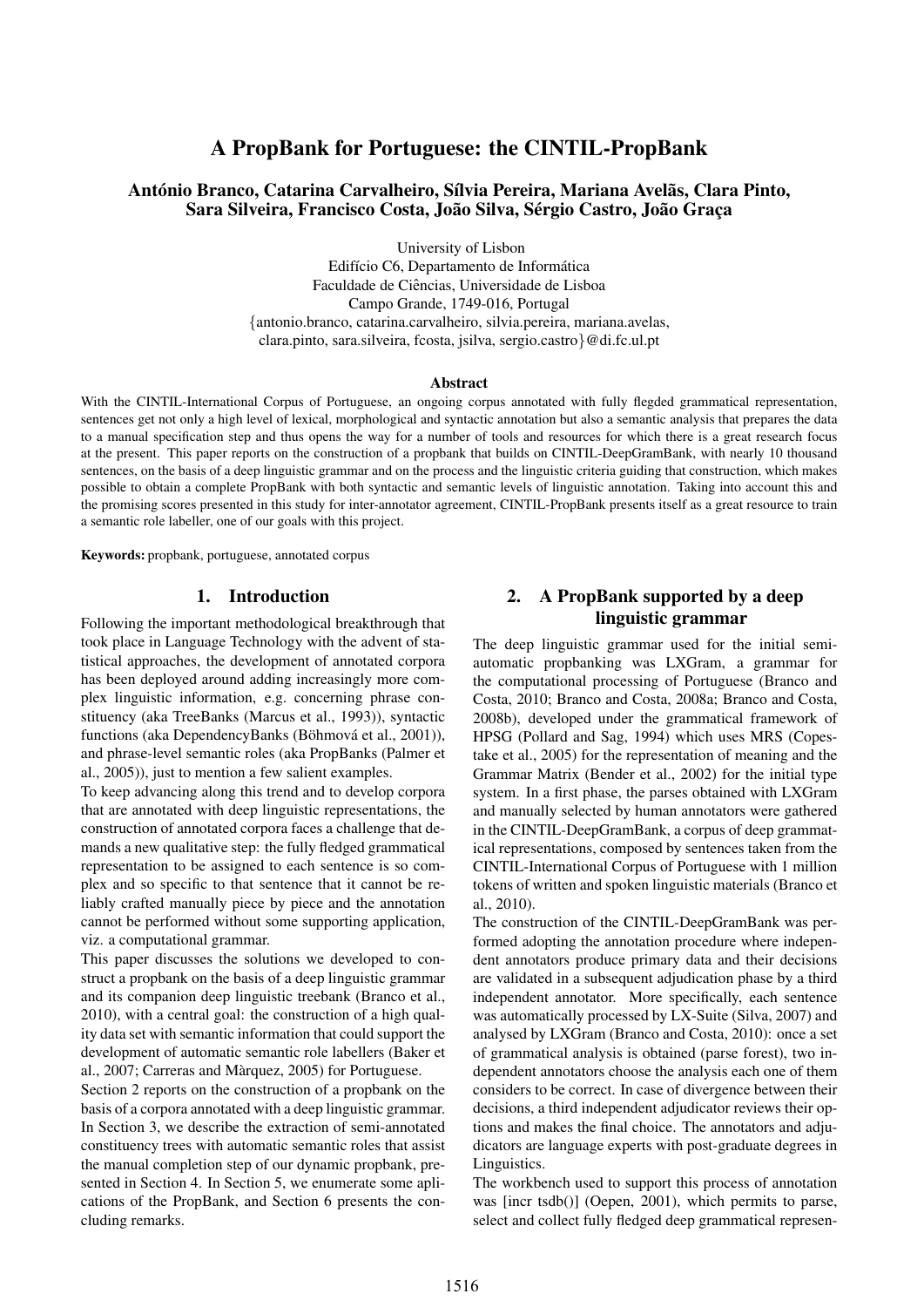tations for the respective sentences. Annotation speed is roughly 80 to 100 sentences per day. At the moment, last stable version 3 of the CINTIL-DeepGramBank is composed of 5422 sentences. For this version, the level of interannotator agreement (ITA) scores 0.86 in terms of the specific inter-annotator metric we developed for this kind of corpora and annotation (Castro, 2011). Since the CINTIL-DeepGramBank keeps being developed, we have an additional 4047 sentences in the ongoing version 4, with 0.80 of inter-annotator agreement.

# 3. Extracting semi-annotated constituency trees

Propbanks are syntactic constituency treebanks whose trees have their constituents labeled with semantic role tags (Palmer et al., 2005). Propbanks are thus annotated corpora that result from the extension of the annotation associated to the sentences in treebanks by means of an extra layer of linguistic information for semantic roles.

After the manual selection of the correct analyses (described in the previous section), the CINTIL-DeepGramBank was processed in order to obtain only the syntactic constituency trees.<sup>1</sup> To achieve this, the tool lkb2standard (Silva et al., 2010) was developed to extract these trees from the files exported by [incr tsdb()]. These are trees that are then ready to be extended to form the CINTIL-PropBank, by means of their enrichment with appropriate semantic role tags.

Some of the semantic role labels in the tag set used in this PropBank can be obtained directly from the deep grammatical representations and through this extraction tool. This is done by resorting to the feature structures that describe the semantics of the sentence in the CINTIL-DeepGramBank, namely those used to represent the arguments of predicators, ARG1 to ARG*n*. Furthermore, the extraction tool lkb2standard was designed to play a role that goes beyond the mere extraction of the constituency tree annotated with these ARG1 to ARG*n* labels. By resorting to the details of the deep grammatical representation, it permits to label phrases with a number of further labels that account for phrases that, on the surface level, are associated with more than one argument (see Figure 1, for example):

- ARG1 Argument 1 e.g. *O Joao˜ deu uma flor a Maria. `* ("Joao gave Maria ˜ a flower.")
- ARG2 Argument 2 e.g. *O Joao deu uma flor ˜ a Maria. `* (*idem*)
- ARG3 Argument 3 e.g. *O Joao deu uma flor ˜ a Maria ` .* (*idem*)
- ARG11 Argument 1 of subordinating predicator and Argument 1 in the subordinate clause (semantic function of Subjects of so called Subject Control predicators)

e.g. *As crianc¸as nao querem dormir. ˜* ("The children don't want to go to sleep.")

• ARG21 – Argument 2 of subordinating predicator and Argument 1 in the subordinate clause (semantic function of Subjects of so called Direct Object Control predicators)

e.g. *Uma oferta obrigou o Joao˜ a tomar medidas.* ("An offer made João take action.")

• ARG*n*cp – Argument *n* in complex predicate constructions

e.g. *O cliente podia estar mais confiante.* ("The client could have been more confident.")

• **ARGnac** – Argument *n* of anticausative readings e.g. *O doente acordou.* ("The patient woke up.")

# 4. Manual PropBanking: completing the annotation

Building on the information made explicit by the deep linguistic grammar, the remaining phrases that are modifiers, associated with non argumental positions, are left with the semantic role tag M, as we can see in Figure 1.

There are two further tools supporting this manual phase of annotation described below aimed at specifying the semantic role of modifiers: one converts trees into an annotation format compatible with the annotation interface (see Figure 2); and a reverser tool for the inverse operation (transformed trees, such as the one shown in Figure 3).<sup>2</sup>

As the outcome of the operation of the first of them, the set of sentences to be annotated can be presented in a spreadsheet file, with each sentence in a different sheet. For each suite of treebanked sentences, a spreadsheet is created with as many sheets as there are sentences in that suite. If a given sentence happens not to have received a parse, its sheet only contains its identification number and that sentence.

As we can see in Figure 2, each line has cells automatically filled in, and others to be manually filled in by the annotator. Each line includes: in column (A), the syntactic category and grammatical function; in column (B), the semantic role assigned by the grammar; in  $(C)$ , the cell to be filled in by the human annotator; in (D), the constituent being tagged, and in (E) the possible observations from the annotator.

A completion step followed that consists in the manual specification of the occurrences of this portmanteau tag M in terms of one of the semantic roles available for modifiers in our tag set:

- LOC Location: to locate an action in place, whether physical or abstract (see Figure 4)
- **EXT** Extension: to use with strings with an extension notion, mainly numerical. Includes measures, percentages, quantifiers, and comparative expressions (see Figure 4)
- CAU Cause: to determine a cause, a reason of an action (see Figure 5)
- **TMP** Temporal: to locate an action in time, including the frequency, duration, and repetition (see Figure 4)

<sup>&</sup>lt;sup>1</sup> For a detailed account of the linguistic options that are behind the syntactic constituency, see (Branco et al., 2011).

<sup>&</sup>lt;sup>2</sup>For a more detailed account of this annotation environment and process, see (Branco et al., 2009).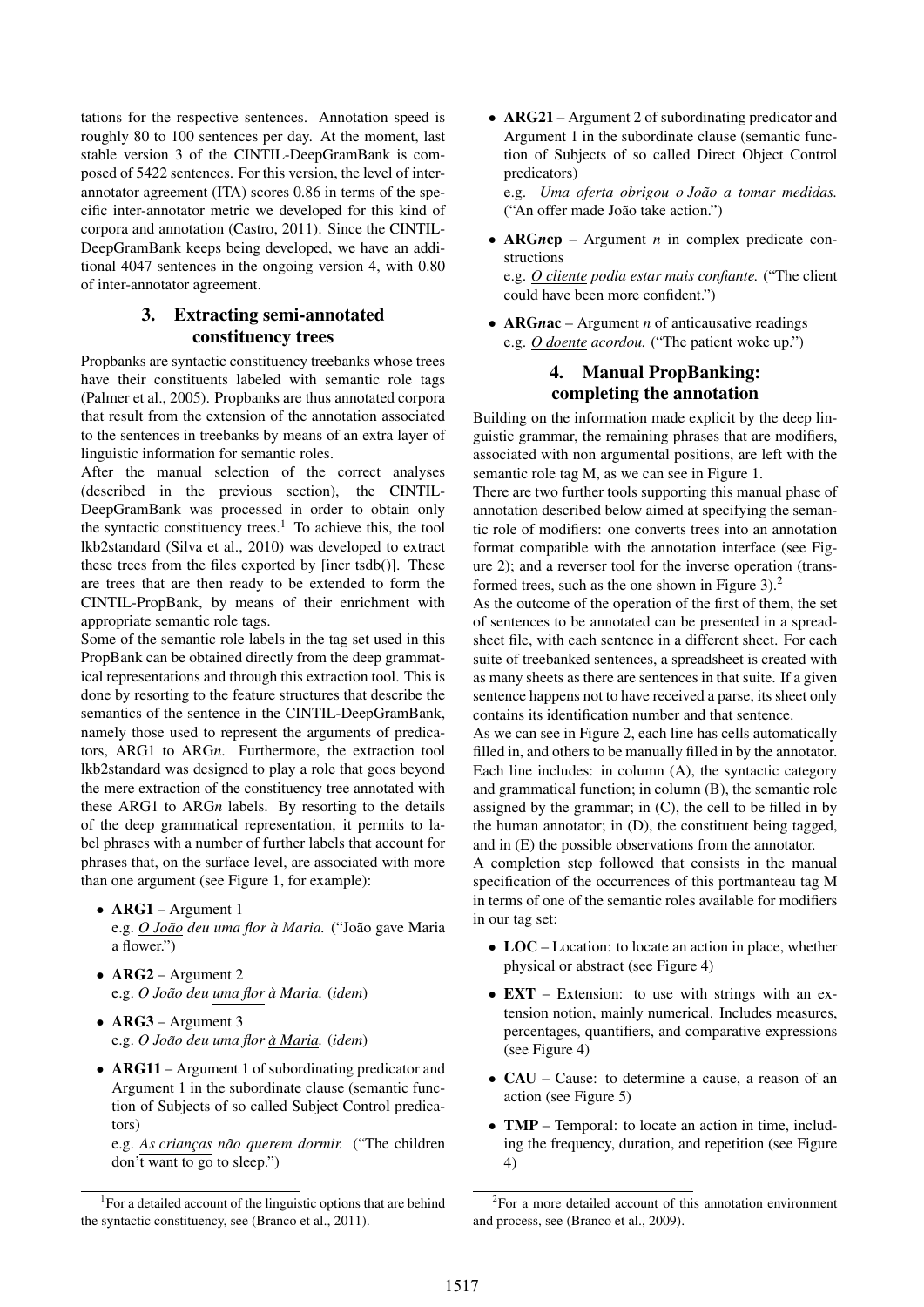

Figure 1: CINTIL-DeepGramBank constituency tree with semantic M tags highlighted for: *Decidimos trabalhar em conjunto e cooperar nas questões delicadas* ("We decided to work together and cooperate on the delicate issues").

| 000<br>SSPropB-bCINT-041-V03-INITIAL.xls - LibreOffice Calc |                                                             |                             |                    |                              |                        |                                                            |
|-------------------------------------------------------------|-------------------------------------------------------------|-----------------------------|--------------------|------------------------------|------------------------|------------------------------------------------------------|
| <b>File</b>                                                 | Edit View Insert Format Tools Data Window Help              |                             |                    |                              |                        |                                                            |
| D.                                                          | $\cdot$ 2<br>$\sum_{i=1}^{n}$                               | $\sum_{\text{pos}}$         |                    | 89144818567814               |                        | $\rightarrow$<br>Ĩ<br><b>Find Text</b>                     |
| <b>B</b>                                                    | Arial                                                       | 10<br>$\boldsymbol{\nabla}$ | $\mathbf{v}$       | 圖<br>A A A IF                |                        | $\blacktriangleleft$<br>$ \mathsf{H}^{\pm} $               |
| C <sub>3</sub>                                              | $\mathbf{v}$                                                | $f(x) \sum$ =               | <b>ADV</b>         |                              |                        |                                                            |
|                                                             | А                                                           | B                           | c.                 | D                            |                        | F                                                          |
| 1                                                           | <b>Syntactic Function L1 Semantic Role L2 Semantic Role</b> |                             |                    | <b>Covered String</b>        |                        | <b>Sentence</b>                                            |
| $\overline{2}$                                              | ADV-M                                                       | M                           | <b>MNR</b>         | em conjunto                  |                        | trabalhar em conjunto e cooperar em as questões delicadas. |
| з                                                           | PP-M                                                        | M                           | <b>ADV</b>         | $t$ m as questões delicadas. |                        | trabalhar em conjunto e cooperar em as questões delicadas. |
| 4                                                           | $A-M$                                                       | M                           | LOC                | delicadas.                   | as questões delicadas. |                                                            |
| 5                                                           |                                                             |                             | <b>EXT</b>         |                              |                        |                                                            |
| 6                                                           |                                                             |                             | <b>ADV</b>         |                              |                        |                                                            |
| $\overline{7}$                                              |                                                             |                             | CAU                |                              |                        |                                                            |
| 8                                                           |                                                             |                             | <b>TMP</b>         |                              |                        |                                                            |
| 0000 2421 2422 2423 2424<br>25 - 2426 - 24                  |                                                             |                             | <b>PNC</b>         | 2432<br>243322434            | ALC:                   | $\overline{a}$                                             |
|                                                             | Sheet 23 / 50                                               | PageStyle                   | <b>MNR</b>         | $STD$ $\Box$                 | $Sum = 0$              | ⊕ 100%<br>$\Theta$                                         |
|                                                             |                                                             |                             | <b>DIR</b>         |                              |                        |                                                            |
|                                                             |                                                             |                             | <b>PRED</b><br>POV |                              |                        |                                                            |

Figure 2: Spreadsheet annotation interface for specifying semantic roles of the M tags for: *Decidimos trabalhar em conjunto e cooperar nas questões delicadas* ("We decided to work together and cooperate on the delicate issues").



Figure 3: CINTIL-PropBank tree with manual MNR and ADV tags and automatic PRED tag highlighted for: *Decidimos trabalhar em conjunto e cooperar nas questões delicadas* ("We decided to work together and cooperate on the delicate issues").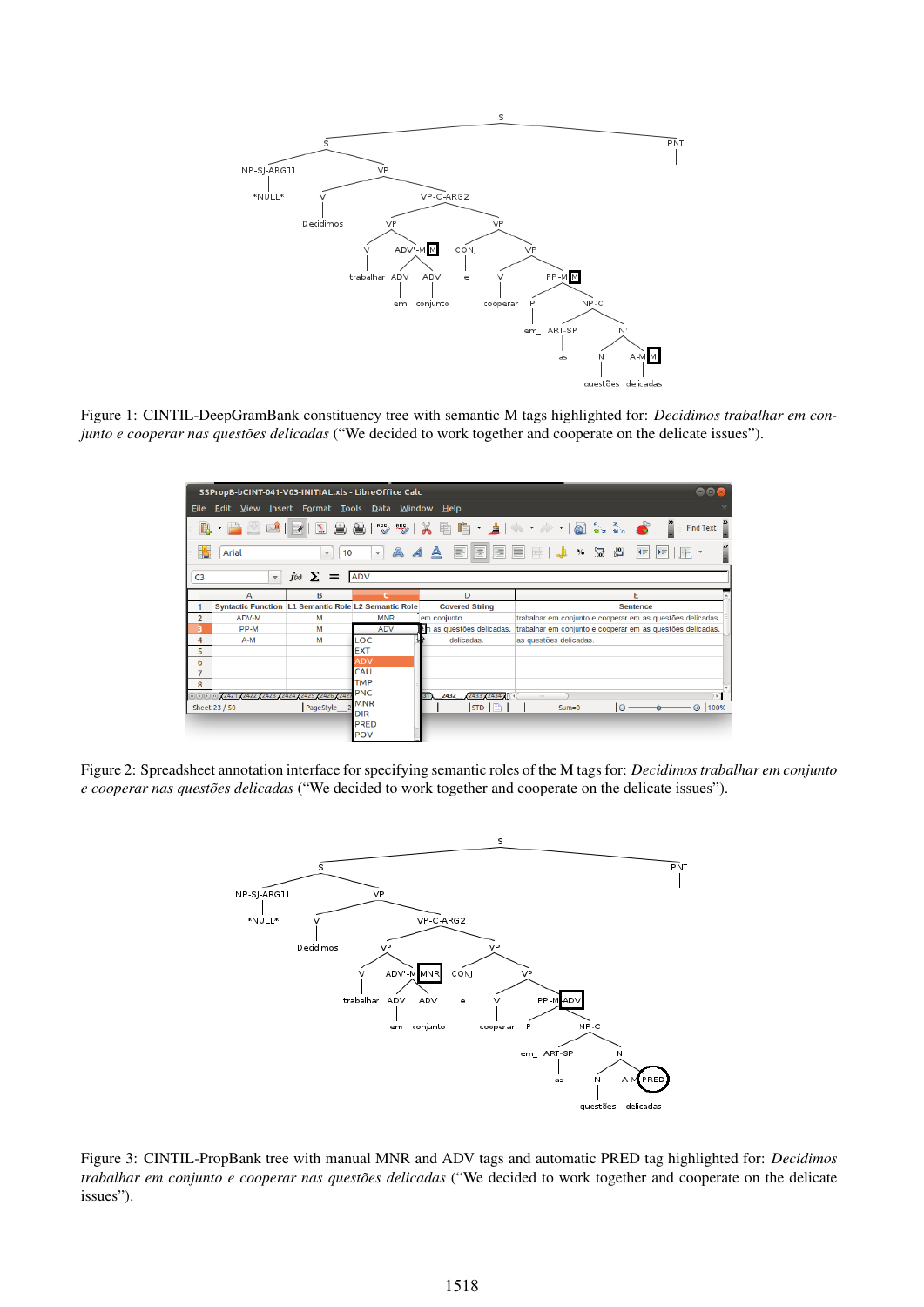

Figure 4: CINTIL-PropBank tree with the semantic roles EXT, TMP, LOC, and DIR highlighted for: *So quando sentiu uma ´ mão no ombro levantou os olhos do chão* ("Only when he felt a hand on his shoulder did he raise his eyes from the floor").



Figure 5: CINTIL-PropBank tree with the semantic role CAU highlighted for: *Eles falharam por várias razões conjunturais* ("They failed for many conjunctural reasons").

- PNC Purpose, goal: to all strings that describe a goal or a proposal of a given action (see Figure 6)
- MNR Manner: to all strings that specifies the way, manner how an action is realized or due (see Figure 3)
- **DIR** Direction: to reference directions, covering both the source/origin and destination (see Figure 4)
- **POV** Point of View: to strings that expresses an author position about a given event (see Figure 7)
- **PRED** Secondary predication: to all cases of predicative structures, mainly past participles and resultative constructions
- ADV Adverbial: to strings that do not fall into any of the other categories (see Figure 3)

At this point, it is important to note that, in the case of attributes and relative clauses with A-M, AP-M and CP-M tags at the constituency level, the tag M (at the third level, the semantic role) is automatically replaced by PRED at this step of conversion (see and compare Figures 1 and 3 for the phrase "nas questões delicadas").

This manual phase of the construction of the PropBank is always done by two independent annotators, who choose the tags each one of them consider to be correct. In case of divergence between annotators, a third independent adjudicator reviews their decisions and makes the final choice. The annotators are experts with post-graduations in Linguistics. The annotation speed is around 200 sentences per day. According to our latest data, from stable version 3 (5422 sentences), the level of inter-annotator agreement is over 0.75 in terms of the k-coefficient. For the ongoing version 4 (with an extra 4047 sentences), the level of interannotator agreement is 0.76.

When this manual propbanking is finalized, the sentences — now extended with the newly assigned tags for the semantic roles of modifiers — are reverted back into the original tree representation. This operation is ensured by a reverting tool that takes the data in the sheets of the spreadsheet and recombines the new information added by the human annotator with the original information (grammatical category and syntactic functions) about the parse tree of the sentence. We have now a complete PropBank with the two information levels: phrase constituency and phrase-level semantic roles. As can be seen in Figure 3, we have now all the M tags replaced by fully specified semantic values: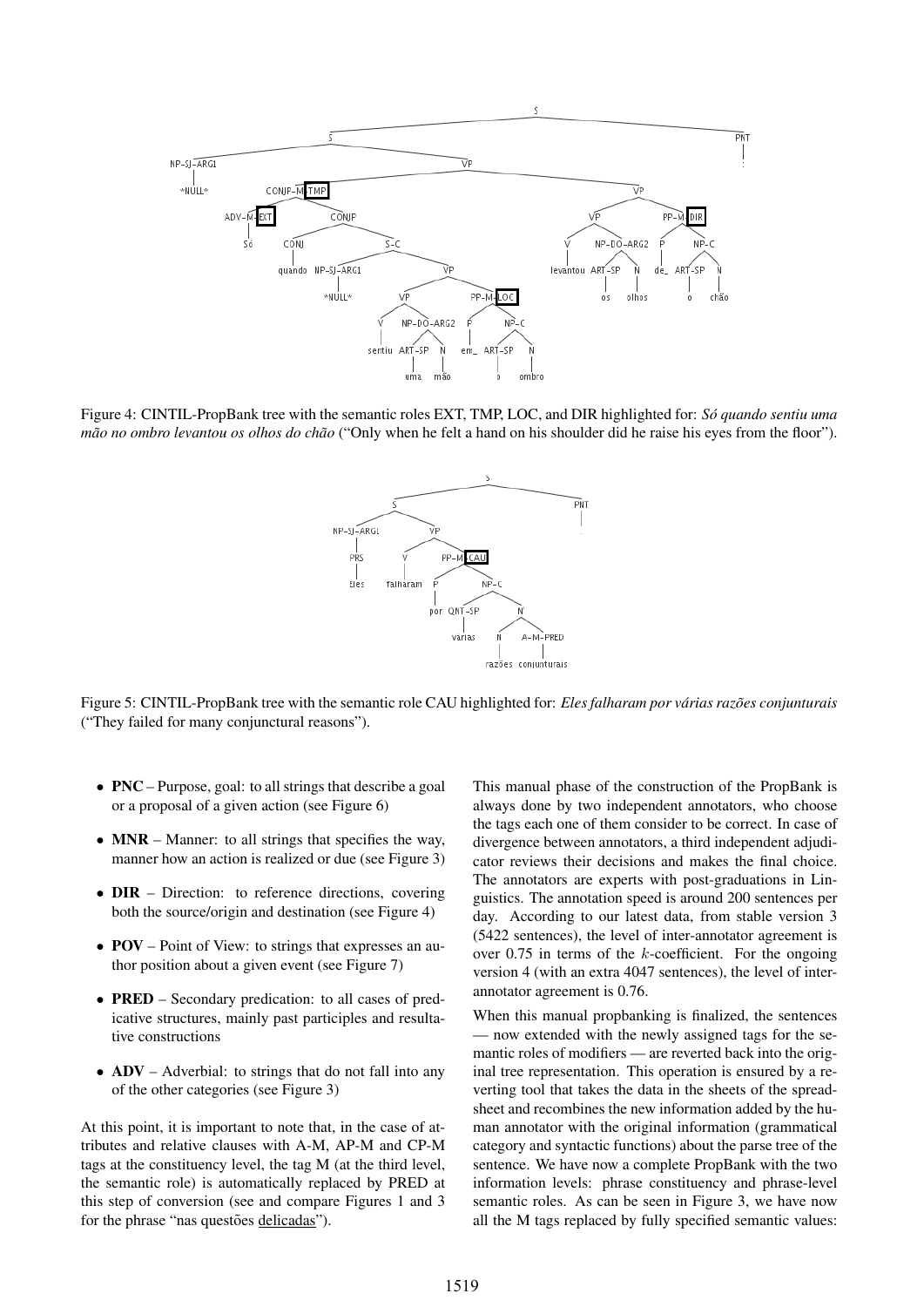

Figure 6: CINTIL-PropBank tree with the semantic role PNC highlighted for: *Vamos ter de jogar para os pontos e para as vitórias* ("We're going to have to play for points and victories").



Figure 7: CINTIL-PropBank tree with the semantic role POV highlighted for: *Para mim, isso e importante ´* ("To me, that's important").

ADV and MNR tags. Recall that, in this case, the PRED tag was automatically assigned at the conversion step that generated the spreadsheet.

At this point, with all propbanking guidelines, criteria, and process succinctly described, we are able to attest how do the labels enumerated in previous section work through examples illustrating their assignment (see Figures 4 to 7).

#### 5. Some applications of the PropBank

It is important to note that with the automatic PropBanking phase it was already possible to extract treebanks and dependencybanks since CINTIL-DeepGramBank already contains the constituency structure with syntactic information, which is enough to extract a treebank, and syntactic functions tags, which can be used to build a dependencybank. With the second PropBanking step — manual specification of semantic role tags — we now have an opportunity to get an added value, a resource to train a semantic role labeller. $3$  A semantic role labeller allows to correctly identify

the various semantic roles in a sentence enabling the recognition of relations between their elements, such as who did what, what happened to whom, etc. With these semantic values, we have a world of new possibilities to improve or create tools and resources for areas such as question answering, information extraction, summarization, machine learning, and information retrieval on the web which opens the possibility for semantic web searching.

### 6. Concluding remarks

In this paper, we reported on the solutions we followed to develop a propbank with almost 10 thousand sentences. This propbank was built with the help of a deep linguistic grammar which permitted to construct a high quality and reliable data set with semantic information that will support the training of semantic role labellers for Portuguese. This resource has also the potential to benefit many other natural language processing applications, such as information extraction, question-answering, summarization, machine translation, information retrieval, among others.

<sup>&</sup>lt;sup>3</sup>This application is currently under development and testing with the current version of the CINTIL-PropBank.